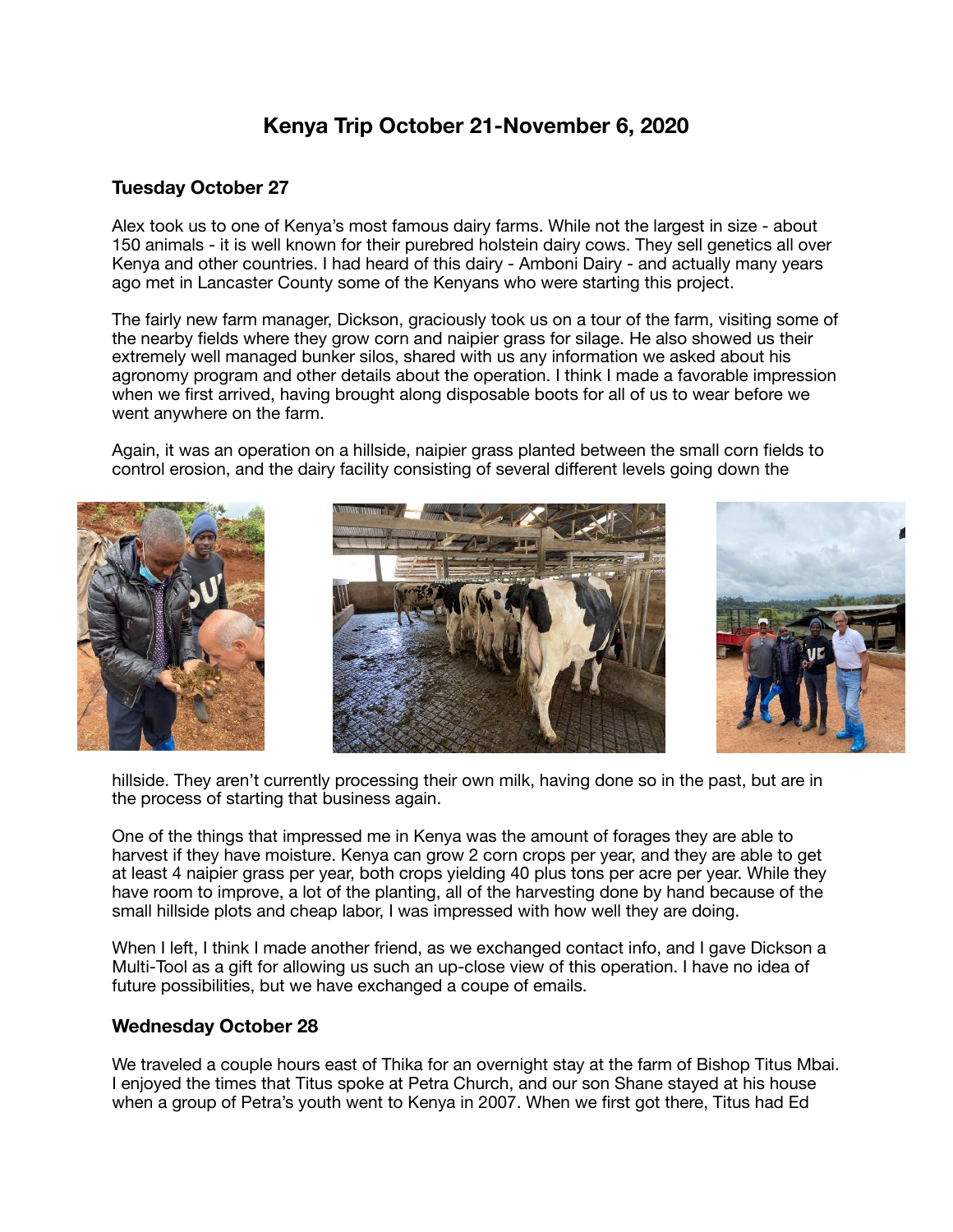and I each plant a tree. Titus was planting several trees in a new spot in the compound, and decided to save one for us to plant.

And so: I planted a tree in Africa. I don't know how it will grow. if or when it will bear fruit. I won't be there to water it or care for it, or chart its progress. I don't know if I will ever see it again or sit under it and enjoy its shade. But . . . I planted a tree in Africa.





Titus took us around and showed us what all was going on in the compound, including the dairy which currently has 18 cows. He would like to increase the herd to 40 cows and has hired a much needed dairy consultant to help them make improvements.

One of the things they are doing is making methane gas from the manure. They are able to make enough to power the cooking stoves for the entire compound, and plan to install a generator with hopes of providing enough electricity for a number of surrounding homes in the nearby village.

The farm consists of 175 acres of very productive soil. While much of the land is on the hillside, it isn't as steep as many, and much of the area is planted in trees. There are over 1,800 newly





planted tangelo trees, and 2,600 other trees of navel oranges, mangos, with some avocados and bananas. Plans are to plant more trees, especially bananas.

One of the impressive things with Titus' operation is how he is managing water. They are collecting all of the rainwater into storage tanks to use for their own needs as well as irrigating the trees. They also have a very good well located in the bottom land. The well is 120 meters deep, has passed the required tests to be able to sell as drinking water, and when they first tested the volume produced by the well, itwas reduced in volume by less than 1% after 24 hours of continuous pumping. They pump the water uphill to storage tanks in the compound and then are able to gravity feed all of the fruit trees via drip irrigation.